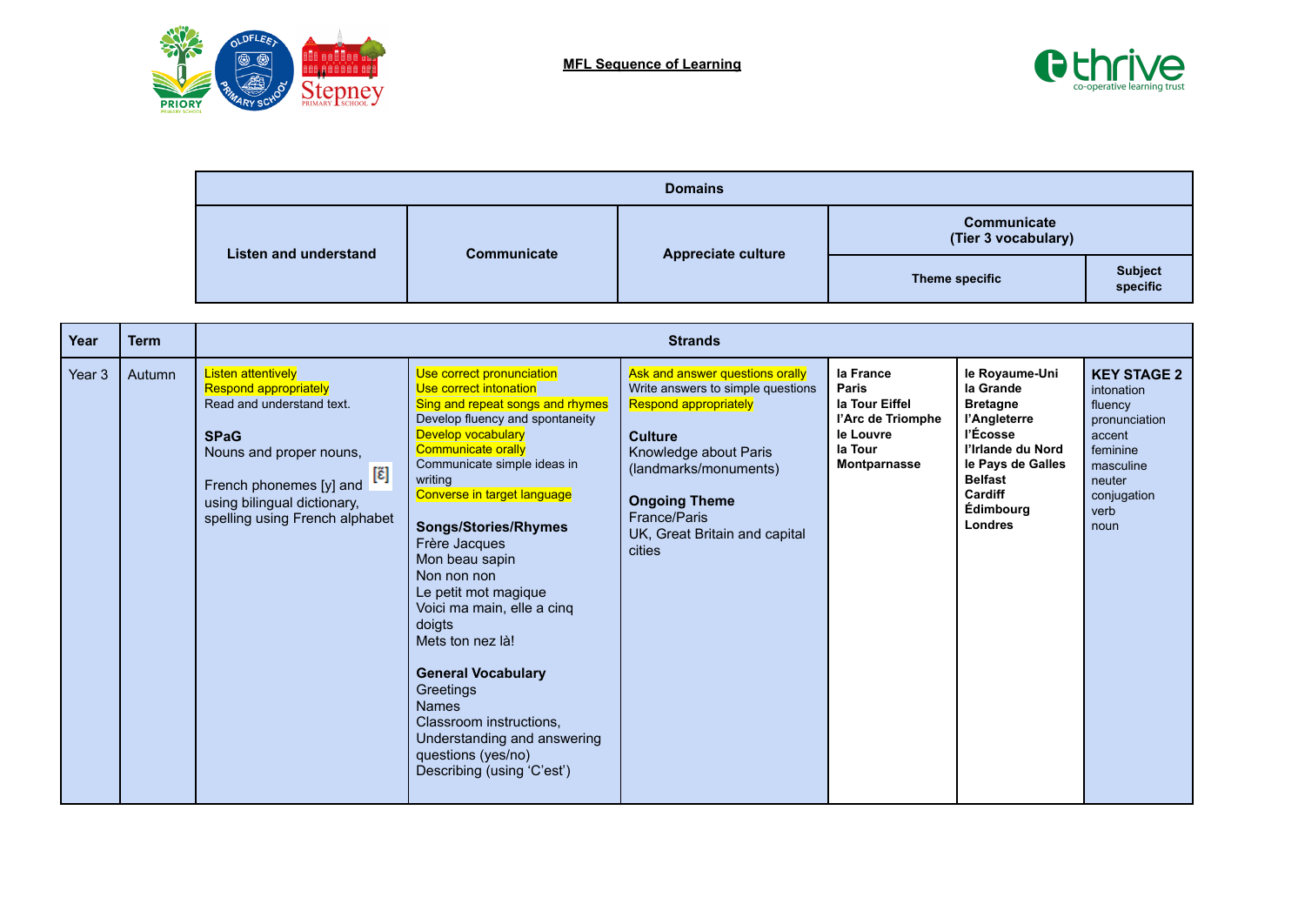



|        |                                                                                                                                                                                                                                                | <b>Numbers</b><br>$0 - 6$                                                                                                                                                                                                                                                                                                                                                                                                                                                                                                                                                                                                                                        |                                                                                                                                                                                                                                                             |                                                                                                                                                                                                              |  |
|--------|------------------------------------------------------------------------------------------------------------------------------------------------------------------------------------------------------------------------------------------------|------------------------------------------------------------------------------------------------------------------------------------------------------------------------------------------------------------------------------------------------------------------------------------------------------------------------------------------------------------------------------------------------------------------------------------------------------------------------------------------------------------------------------------------------------------------------------------------------------------------------------------------------------------------|-------------------------------------------------------------------------------------------------------------------------------------------------------------------------------------------------------------------------------------------------------------|--------------------------------------------------------------------------------------------------------------------------------------------------------------------------------------------------------------|--|
| Spring | <b>Listen attentively</b><br><b>Respond appropriately</b><br>Read and understand text.<br><b>SPaG</b><br>Nouns, pronouns, conjunctions<br>('ou' and 'et'), verbs (il y a),<br>adverbs ('à Paris' and 'aussi'),<br>commas, French ligature 'oe' | Use correct pronunciation<br>Use correct intonation<br>Sing and repeat songs and rhymes<br>Develop fluency and spontaneity<br>Develop vocabulary<br><b>Communicate orally</b><br>Communicate simple ideas in<br>writina<br>Converse in target language<br><b>Songs/Stories/Rhymes</b><br>Au clair de la lune<br>Une poule sur un mur<br>Qu'est-ce que tu préfères?<br>Bonne nuit!<br>Monsieur et Madame Pouce<br><b>Monsieur Pouce</b><br><b>General Vocabulary</b><br><b>Classroom instructions Asking</b><br>and answering questions<br>(including conjunctions)<br>Describing what is in a location<br>(including conjunctions)<br><b>Numbers</b><br>$7 - 12$ | Ask and answer questions orally<br>Write answers to simple questions<br><b>Respond appropriately</b><br><b>Ongoing Theme</b><br>France/Paris<br>UK, Great Britain and capital<br>cities<br><b>Culture</b><br>Knowledge about Paris<br>(landmarks/monuments) | la statue de la<br>Liberté<br>le Sacré-Coeur<br>les Bouquinistes<br>le Canal<br><b>Saint-Martin</b><br>la Seine<br>l'Opéra<br>le Musée du Quai<br><b>Branly</b><br>le Centre<br>Pompidou                     |  |
| Summer | <b>Listen attentively</b><br><b>Respond appropriately</b><br>Read and understand text.<br><b>SPaG</b><br>Circumflex and acute accents,<br>definite articles (le, la, l', les)                                                                  | Use correct pronunciation<br>Use correct intonation<br>Sing and repeat songs and rhymes<br>Develop fluency and spontaneity<br><b>Develop vocabulary</b><br><b>Communicate orally</b><br>Communicate simple ideas in<br>writing<br>Converse in target language<br><b>Songs/Stories/Rhymes</b><br>Promenons-nous dans les bois                                                                                                                                                                                                                                                                                                                                     | Ask and answer questions orally<br>Write answers to simple questions<br><b>Respond appropriately</b><br><b>Ongoing Theme</b><br>France/Paris<br>UK, Great Britain and capital<br>cities<br><b>Culture</b>                                                   | l'Assemblée<br><b>Nationale</b><br>la bibliothèque<br>le Centre Titanic<br>le château<br>le Gros Poisson<br>l'horloge<br>l'hôtel de ville<br>le Parlement<br>le stade<br>la Statue de<br><b>Thanksgiving</b> |  |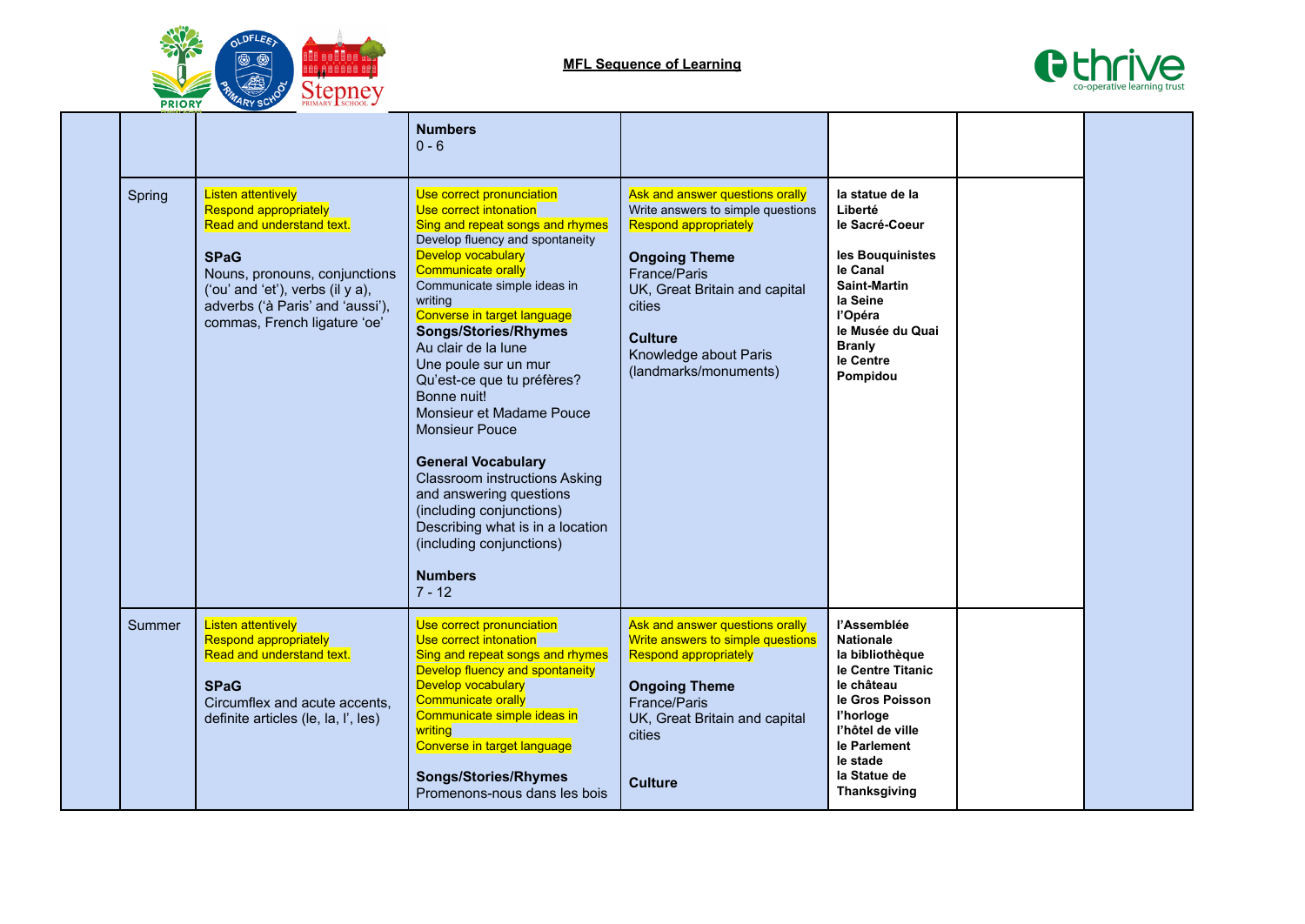



|        |        |                                                                                                                                                                                                                                                                                                        | Sur le pont d'Avignon.<br>Bravo les amis!<br>Le petit éléphant et les jours<br>Au printemps, petites feuilles<br>La Tour Eiffel a trois cents<br>mètres<br><b>General Vocabulary</b><br>Age, where you live<br>Revisit asking and answering<br>questions and describing<br>places<br>Use of classroom instructions<br>to be ongoing throughout Yrs<br>$3-6$<br><b>Numbers</b><br>Revisit 0 - 12                                                                                      | Knowledge about UK and<br>Paris (landmarks/monuments)                                                                                                                                                                                                                                | le tramway<br>la vieille ville<br>le zoo<br>le pont<br>la cathédrale<br><b>Big Ben</b><br>la grande roue<br>le Parlement                                                                                                                                                         |  |
|--------|--------|--------------------------------------------------------------------------------------------------------------------------------------------------------------------------------------------------------------------------------------------------------------------------------------------------------|--------------------------------------------------------------------------------------------------------------------------------------------------------------------------------------------------------------------------------------------------------------------------------------------------------------------------------------------------------------------------------------------------------------------------------------------------------------------------------------|--------------------------------------------------------------------------------------------------------------------------------------------------------------------------------------------------------------------------------------------------------------------------------------|----------------------------------------------------------------------------------------------------------------------------------------------------------------------------------------------------------------------------------------------------------------------------------|--|
| Year 4 | Autumn | <b>Listen attentively</b><br><b>Respond appropriately</b><br>Read and understand text.<br><b>SPaG</b><br>Proper nouns and common<br>nouns (including spelling),<br>determiners and the indefinite<br>article (un), fronted adverbials,<br>adjectives,<br>Revisit phonemes [y] and $[\tilde{\epsilon}]$ | Use correct pronunciation<br>Use correct intonation<br>Sing and repeat songs and rhymes<br>Develop fluency and spontaneity<br>Develop vocabulary<br><b>Communicate orally</b><br>Communicate simple ideas in<br>writing<br>Converse in target language<br><b>Songs/Stories/Rhymes</b><br>Il court, il court, le furet<br>Mon Âne<br>Aujourd'hui, je suis<br>Le petit éléphant et les quatre<br>saisons in French<br>Petit pouce<br>Père Noël, es-tu là?<br><b>General Vocabulary</b> | Ask and answer questions orally<br>Write answers to simple questions<br><b>Respond appropriately</b><br><b>Ongoing Theme</b><br>Animal names and colours<br>France (Paris landmarks) and<br><b>UK</b><br><b>Culture</b><br>Knowledge about London and<br>Paris (landmarks/monuments) | un poussin<br>un lapin<br>un renard<br>un canard<br>un mouton<br>un poisson<br>un furet<br>un perroquet<br>un escargot<br>un âne<br>un éléphant<br>un ours<br>bleu<br>rouge<br>vert<br>jaune<br>le Jardin du<br>Luxembourg<br>Le Jardin des<br><b>Tuileries</b><br>Le Jardin des |  |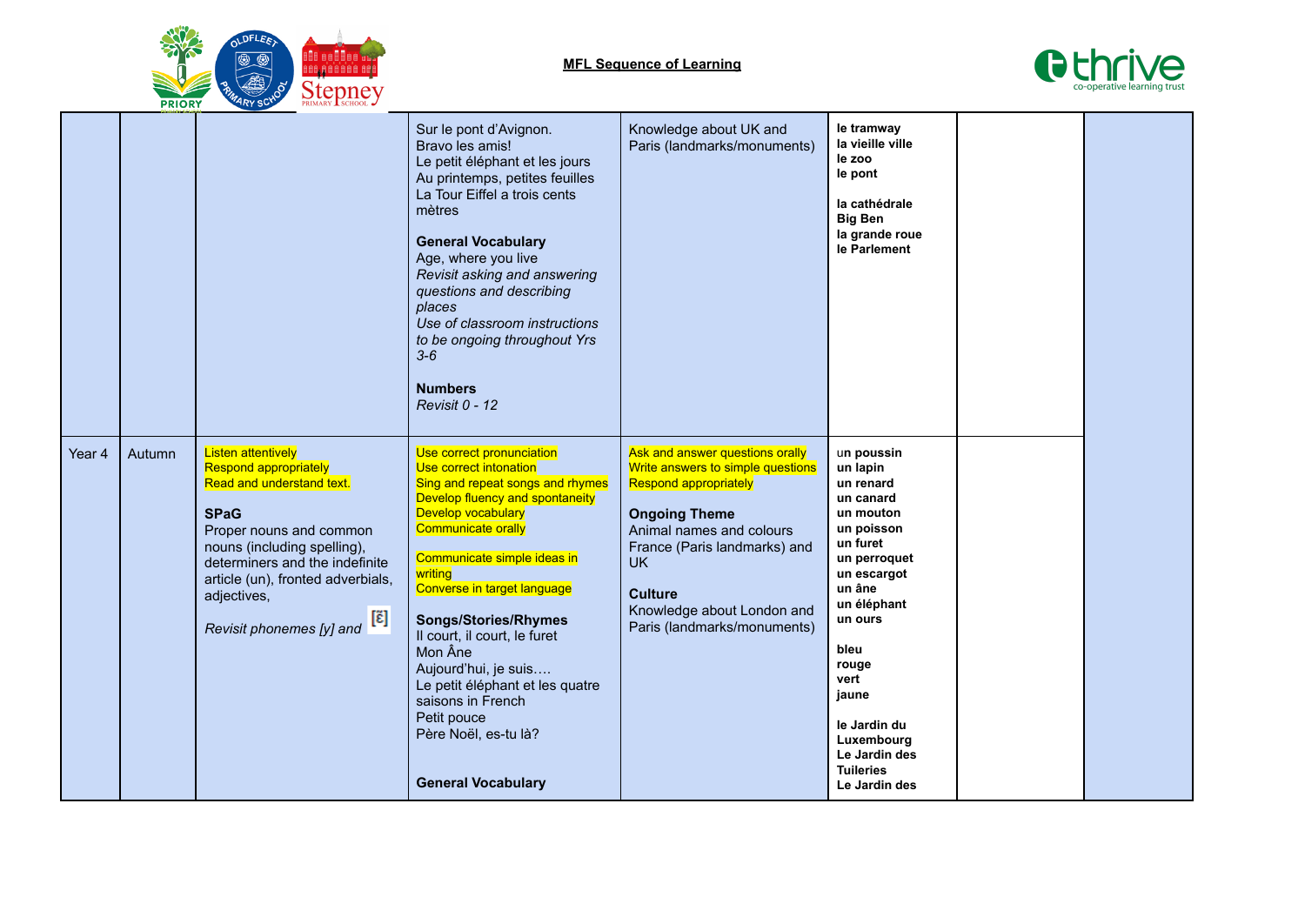



|        |                                                                                                                                                                                                                                                                                                                                                                                                                          | Revisit asking and answer<br>questions using conjunction<br>$^{\prime}$ nu'<br>Use of classroom instructions<br>to be ongoing throughout Yrs<br>$3 - 6$<br><b>Numbers</b><br>Revisit 0 - 12                                                                                                                                                                                                                                                                                                                                                                                       |                                                                                                                                                                                                                                                     | Champs-Élysées<br>Le Jardin du<br>Palais-Royal<br>Les Jardins du<br>Trocadéro                                                                                                                                                                                                                                                                           |                                                                                                                                |  |
|--------|--------------------------------------------------------------------------------------------------------------------------------------------------------------------------------------------------------------------------------------------------------------------------------------------------------------------------------------------------------------------------------------------------------------------------|-----------------------------------------------------------------------------------------------------------------------------------------------------------------------------------------------------------------------------------------------------------------------------------------------------------------------------------------------------------------------------------------------------------------------------------------------------------------------------------------------------------------------------------------------------------------------------------|-----------------------------------------------------------------------------------------------------------------------------------------------------------------------------------------------------------------------------------------------------|---------------------------------------------------------------------------------------------------------------------------------------------------------------------------------------------------------------------------------------------------------------------------------------------------------------------------------------------------------|--------------------------------------------------------------------------------------------------------------------------------|--|
| Spring | <b>Listen attentively</b><br><b>Respond appropriately</b><br>Read and understand text.<br><b>SPaG</b><br>Revisit fronted adverbials,<br>verbs, nouns, adjectives and<br>conjunctions<br>Cognates, feminine nouns and<br>indefinite article (une) including<br>gender agreement, function of<br>verbs and pronouns, spelling<br>colours, grapheme 'oi' (French<br>and English pronunciations),<br>homophones, punctuation | Use correct pronunciation<br>Use correct intonation<br>Sing and repeat songs and rhymes<br>Develop fluency and spontaneity<br><b>Develop vocabulary</b><br><b>Communicate orally</b><br>Communicate simple ideas in<br>writing<br>Converse in target language<br><b>Songs/Stories/Rhymes</b><br>J'aime la galette<br>Une souris verte<br>Dans la cour de l'école<br>Le petit éléphant et les<br>contraires<br>Monsieur l'escargot<br>Le jardin<br><b>General Vocabulary</b><br>Greetings including Happy New<br>Year!, revisit age<br><b>Numbers</b><br>Revisit in context of age | Ask and answer questions orally<br>Write answers to simple questions<br><b>Respond appropriately</b><br><b>Ongoing Theme</b><br>France (Paris landmarks)<br>Colours and animals<br><b>Culture</b><br>Knowledge about Paris<br>(landmarks/monuments) | le Bois de<br><b>Boulogne</b><br>le Bois de<br><b>Vincennes</b><br>le Parc Montsouris<br>le Parc Monceau<br>le Parc de la<br><b>Villette</b><br>blanc<br>gris<br>noir<br>orange<br>rose<br>une abeille<br>une araignée<br>une coccinelle<br>une souris<br>une baleine<br>une étoile de mer<br>une méduse<br>une pieuvre<br>dans la mer<br>dans les bois | la Place du Tertre<br>la Place de la<br><b>Bastille</b><br>la Place de la<br>Concorde<br>la Place d'Italie<br>la Place Vendôme |  |
| Summer | <b>Listen attentively</b><br><b>Respond appropriately</b><br>Read and understand text.                                                                                                                                                                                                                                                                                                                                   | Use correct pronunciation<br>Use correct intonation<br>Sing and repeat songs and rhymes                                                                                                                                                                                                                                                                                                                                                                                                                                                                                           | Ask and answer questions orally<br>Write answers to simple questions<br><b>Respond appropriately</b>                                                                                                                                                | Quel est ton<br>animal préféré ?<br><b>Mon animal</b>                                                                                                                                                                                                                                                                                                   |                                                                                                                                |  |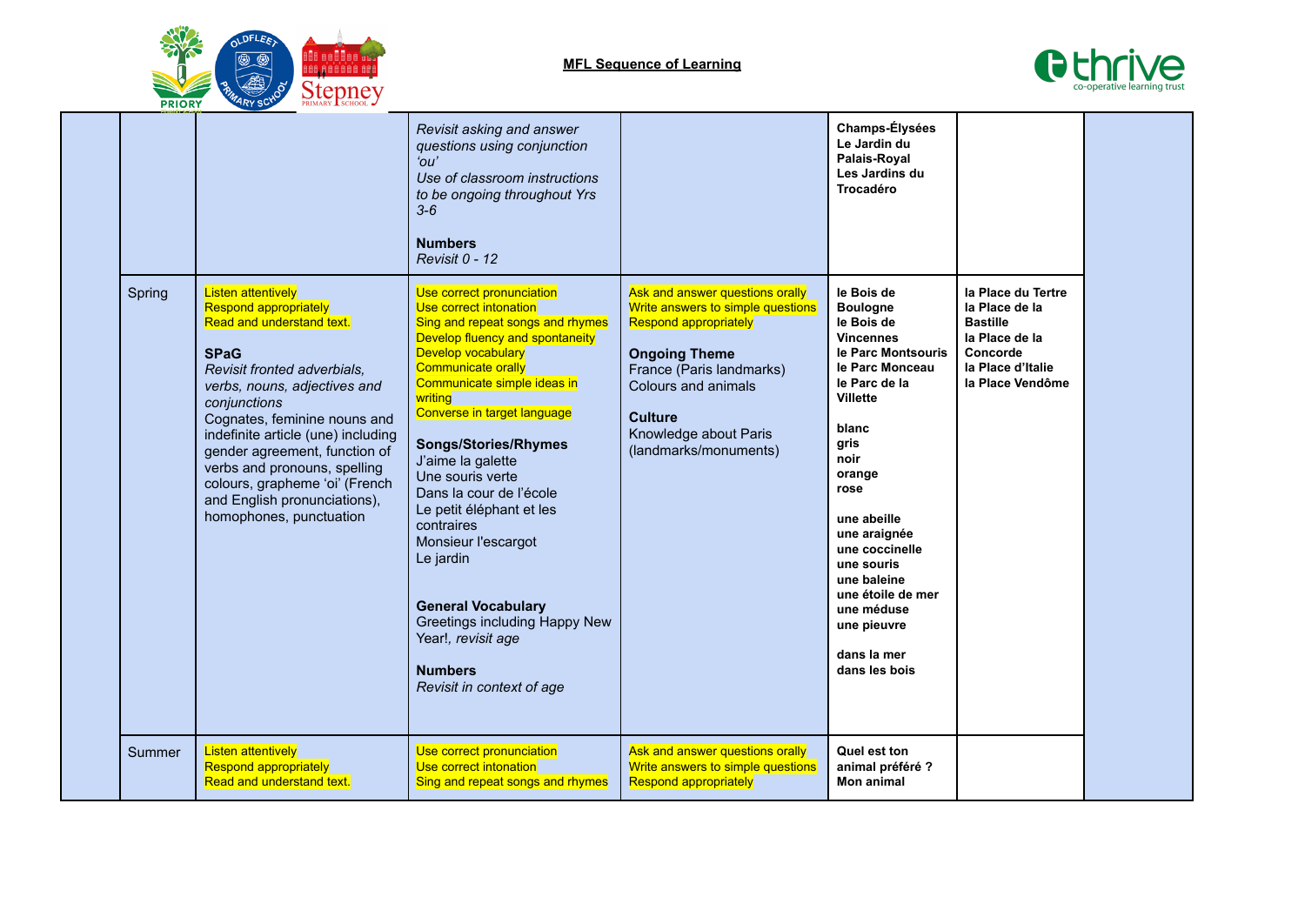



|        |        | <b>General Vocabulary</b><br>Ask questions using 'Où<br>$est$ ?                                                                                                                                                                                      | Develop fluency and spontaneity<br>Develop vocabulary<br><b>Communicate orally</b><br>Communicate simple ideas in<br>writing<br>Converse in target language<br><b>Songs/Stories/Rhymes</b><br>La poule grise<br>Le fermier dans son pré<br>Le chien avec une maison sur<br>la tête<br>Le jeune loup qui n'avait pas de<br>nom<br>Un petit lapin<br>Les pompiers<br><b>SPaG</b><br>Revisit definite article (le, la, l',<br>les)<br>Plurals pronouns (ils and elles)<br>and plural verb (sont), negative<br>adverb ('nepas'), plural<br>indefinite article (des), use of<br>apostrophe (elision), indefinite<br>article in negative statements<br>(de, d')<br><b>Numbers</b><br>Revisit 0 - 12* | <b>Ongoing Theme</b><br>Animals and likes/dislikes<br>Homes and gardens<br>France (Paris landmarks) and<br><b>UK</b><br><b>Culture</b><br>Knowledge about Paris<br>(landmarks/monuments)                                               | préféré, c'est<br>Tu aimes?<br>i'aime<br>je n'aime pas<br>Tu aimes quels<br>animaux?<br>Il y a combien<br>de?<br>un arbre<br>un banc<br>un parasol<br>une piscine<br>une table<br>une terrasse<br>une pelouse<br>des chaises<br>des fleurs<br>un appartement<br>une maison<br>une chambre<br>L'Île de la Cité<br>L'Île Saint-Louis<br>La Conciergerie<br>Le Palais de<br>Justice<br>La Sainte-Chapelle |                                                                                                                    |  |
|--------|--------|------------------------------------------------------------------------------------------------------------------------------------------------------------------------------------------------------------------------------------------------------|------------------------------------------------------------------------------------------------------------------------------------------------------------------------------------------------------------------------------------------------------------------------------------------------------------------------------------------------------------------------------------------------------------------------------------------------------------------------------------------------------------------------------------------------------------------------------------------------------------------------------------------------------------------------------------------------|----------------------------------------------------------------------------------------------------------------------------------------------------------------------------------------------------------------------------------------|--------------------------------------------------------------------------------------------------------------------------------------------------------------------------------------------------------------------------------------------------------------------------------------------------------------------------------------------------------------------------------------------------------|--------------------------------------------------------------------------------------------------------------------|--|
| Year 5 | Autumn | <b>Listen attentively</b><br><b>Respond appropriately</b><br>Read and understand text.<br><b>SPaG</b><br>Spelling numbers, use of<br>bilingual dictionary, complex<br>sentences (main clause and<br>subordinate clauses),<br>compound words, revisit | Use correct pronunciation<br>Use correct intonation<br>Sing and repeat songs and rhymes<br>Develop fluency and spontaneity<br><b>Develop vocabulary</b><br>Communicate orally<br>Communicate simple ideas in<br>writing<br>Converse in target language                                                                                                                                                                                                                                                                                                                                                                                                                                         | Ask and answer questions orally<br>Write answers to simple questions<br><b>Respond appropriately</b><br><b>Ongoing Theme</b><br>Time<br>Places found in towns<br>Revisit parts of UK<br><b>Culture</b><br>Time differences (France/UK) | Quelle heure est-il<br>?<br>II est<br>une heure<br>deux heures<br>trois heures<br>quatre heures<br>cing heures<br>six heures<br>sept heures<br>huit heures                                                                                                                                                                                                                                             | un cinéma<br>un magasin<br>un parc<br>un restaurant<br>un supermarché<br>petit<br>grand<br><b>Nouns</b><br>un café |  |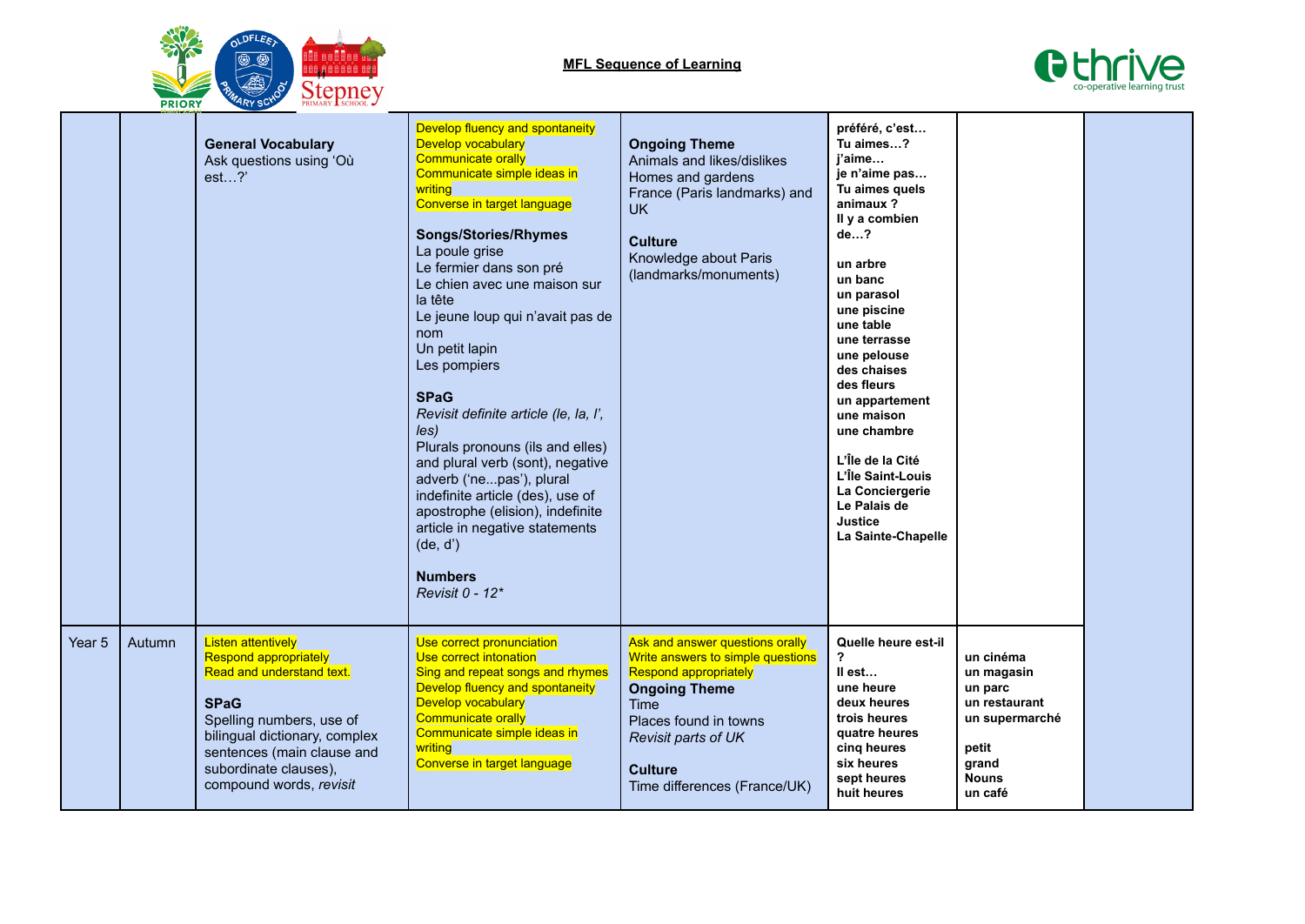

**MFL Sequence of Learning**



|  |        | agreement of adjectives and<br>nouns, revisit circumflex accent<br>and phoneme<br>[ɛ̃]                                                                                                                                                                                        | <b>General Vocabulary</b><br>Revisit name and age<br><b>Numbers</b><br>Revisit 0-12<br>Introduce 13-21, then 22-39<br><b>Songs/Stories/Rhymes</b><br>Les pendules<br>Vive le vent<br>Compter avec un monstre<br>Chat chez Paris<br>Am, stram, gram.<br>123 Comptine de Noël.                                                                      |                                                                                                                                                                                                                                                                                            | neuf heures<br>dix heures<br>onze heures<br>midi<br>minuit<br>treize<br>quatorze<br>quinze<br>seize<br>dix-sept<br>dix-huit<br>dix-neuf<br>vingt<br>vingt et un<br>une seconde<br>une minute<br>une heure<br>une journée / un<br>jour<br>une semaine<br>un mois<br>un an / une année<br>et demi<br>et demie<br>et quart | un hôpital<br>un château un<br>théâtre<br>un hôtel |  |
|--|--------|-------------------------------------------------------------------------------------------------------------------------------------------------------------------------------------------------------------------------------------------------------------------------------|---------------------------------------------------------------------------------------------------------------------------------------------------------------------------------------------------------------------------------------------------------------------------------------------------------------------------------------------------|--------------------------------------------------------------------------------------------------------------------------------------------------------------------------------------------------------------------------------------------------------------------------------------------|-------------------------------------------------------------------------------------------------------------------------------------------------------------------------------------------------------------------------------------------------------------------------------------------------------------------------|----------------------------------------------------|--|
|  | Spring | <b>Listen attentively</b><br>Respond appropriately<br>Read and understand text.<br><b>SPaG</b><br>Ordinal and cardinal numbers,<br>function of subordinating and<br>co-ordinating conjunctions<br>Revisit negative adverb<br>('nepas') and elision before a<br>vowel (pasd'), | Use correct pronunciation<br>Use correct intonation<br>Sing and repeat songs and rhymes<br>Develop fluency and spontaneity<br>Develop vocabulary<br><b>Communicate orally</b><br>Communicate simple ideas in<br>writing<br>Converse in target language<br><b>General Vocabulary</b><br>Revisit age and where I live<br>Letter writing conventions | Ask and answer questions orally<br>Write answers to simple questions<br>Respond appropriately<br><b>Ongoing Theme</b><br>Time<br>Names of world cities<br>Places found in towns<br><b>Culture</b><br>Knowledge about Paris<br>(arrondissements)<br>Postal service and national<br>railways | moins le quart<br><b>New York</b><br>Sydney<br><b>Moscou</b><br>Tokyo<br>une banque<br>une gare<br>une mairie<br>une piscine<br>une poste<br>un arrondissement                                                                                                                                                          |                                                    |  |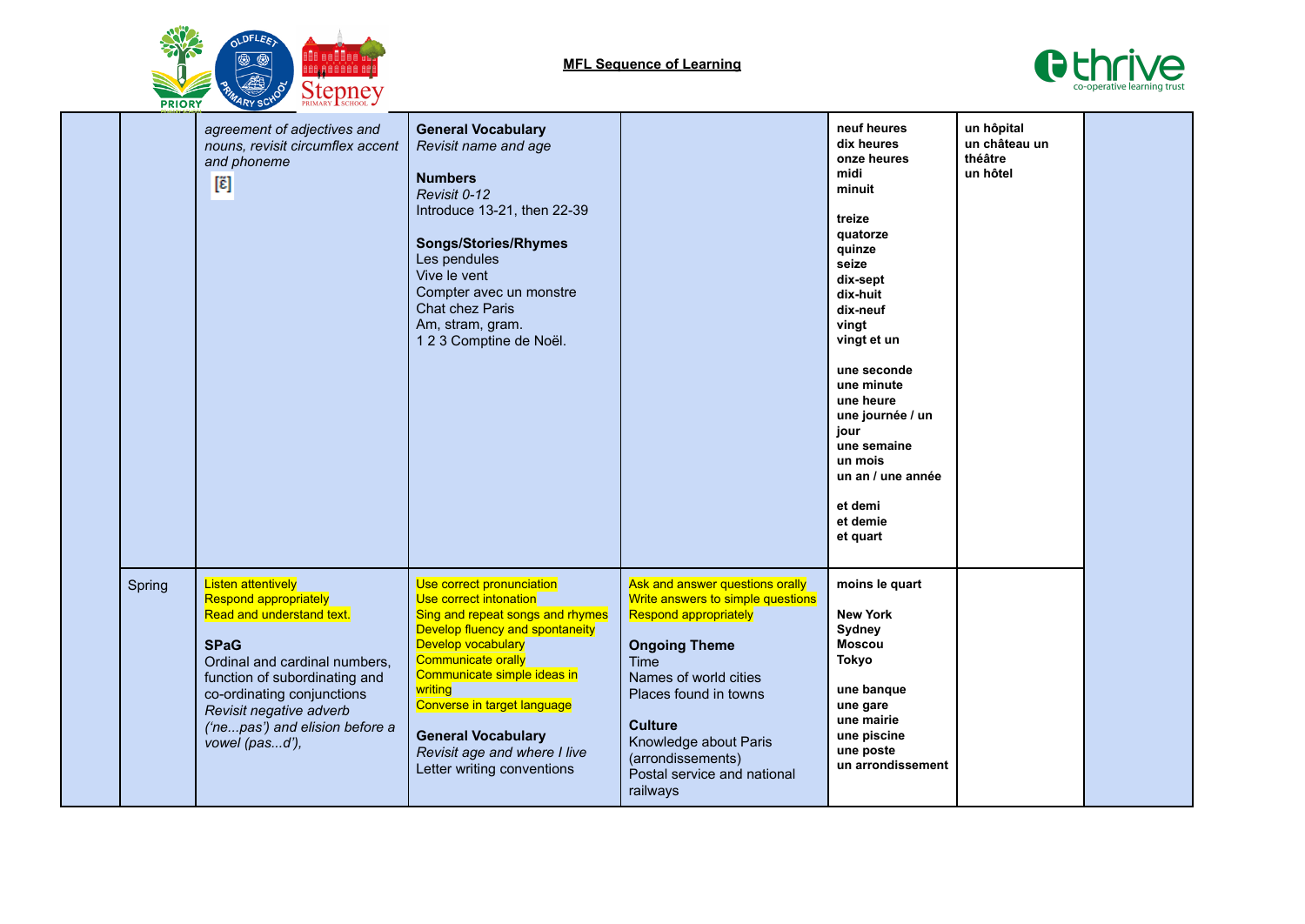



|        |                                                                                                                                                                                                                                                                                                        | <b>Numbers</b><br>Revisit 1-39<br>Introduce 40<br><b>Songs/Stories/Rhymes</b><br>Meunier, tu dors.<br>Quand trois poules vont aux<br>champs<br>Dix pour une galette.<br>P'tit Boule et Bill - La Partie de<br>crêpes<br>Trois crêpes.<br>Crêpes à la vanille.                                                                                                                                                                                                                                                                                                                           |                                                                                                                                                                                                                                                                                                                                               | une bibliothèque<br>une école<br>une église<br>une patinoire<br>une piscine<br>le deuxième<br>arrondissement                                                                                                                                                         |                                                                                                                                                                                                                                                                       |  |
|--------|--------------------------------------------------------------------------------------------------------------------------------------------------------------------------------------------------------------------------------------------------------------------------------------------------------|-----------------------------------------------------------------------------------------------------------------------------------------------------------------------------------------------------------------------------------------------------------------------------------------------------------------------------------------------------------------------------------------------------------------------------------------------------------------------------------------------------------------------------------------------------------------------------------------|-----------------------------------------------------------------------------------------------------------------------------------------------------------------------------------------------------------------------------------------------------------------------------------------------------------------------------------------------|----------------------------------------------------------------------------------------------------------------------------------------------------------------------------------------------------------------------------------------------------------------------|-----------------------------------------------------------------------------------------------------------------------------------------------------------------------------------------------------------------------------------------------------------------------|--|
| Summer | <b>Listen attentively</b><br><b>Respond appropriately</b><br>Read and understand text.<br><b>SPaG</b><br>Use the preposition à with the<br>definite article I' (à I') and le<br>(au), subordinating conjunction<br>'quand', infinitive form of verb,<br>conjugated verb forms, revisit il<br>and elle. | Use correct pronunciation<br>Use correct intonation<br>Sing and repeat songs and rhymes<br>Develop fluency and spontaneity<br>Develop vocabulary<br><b>Communicate orally</b><br>Communicate simple ideas in<br>writing<br>Converse in target language<br><b>Songs/Stories/Rhymes</b><br>Alouette<br>Savez-vous planter les choux<br>Mimi Cracra fait le chef<br>d'orchestre<br>Chat ch'est Paris!<br>Frappe, frappe frappe<br>Petits pouces.<br><b>General Vocabulary</b><br>Days of the week<br>Revisit colours and gardens<br><b>Numbers</b><br>Revisit numbers 1-49<br>Introduce 50 | Ask and answer questions orally<br>Write answers to simple questions<br><b>Respond appropriately</b><br><b>Ongoing Theme</b><br>Describe where you are going<br>(asking and answering)/leisure<br>activities<br>Time<br>Paris landmarks<br><b>Culture</b><br>Knowledge about Paris<br>(arrondissements)<br>Time differences<br>(Sydney/Paris) | Où vas-tu?<br>Je vais à la/au/à<br>P<br>faire du skate<br>jouer au football<br>faire du vélo<br>jouer au tennis<br>faire un<br>pique-nique<br>nager<br>emprunter un livre<br>patiner<br>faire des courses<br>boire une<br>lemonade<br>voir un film<br>voir une pièce | la Fontaine<br><b>Saint-Michel</b><br>le Jardin des<br><b>Plantes</b><br>le Musée national<br>du Moyen Âge<br>le Panthéon<br>la Sorbonne<br>le 7ème<br>arrondissement<br>le 8ème<br>arrondissement<br>le 16ème<br>arrondissement<br>à quelle<br>heure?<br>à une heure |  |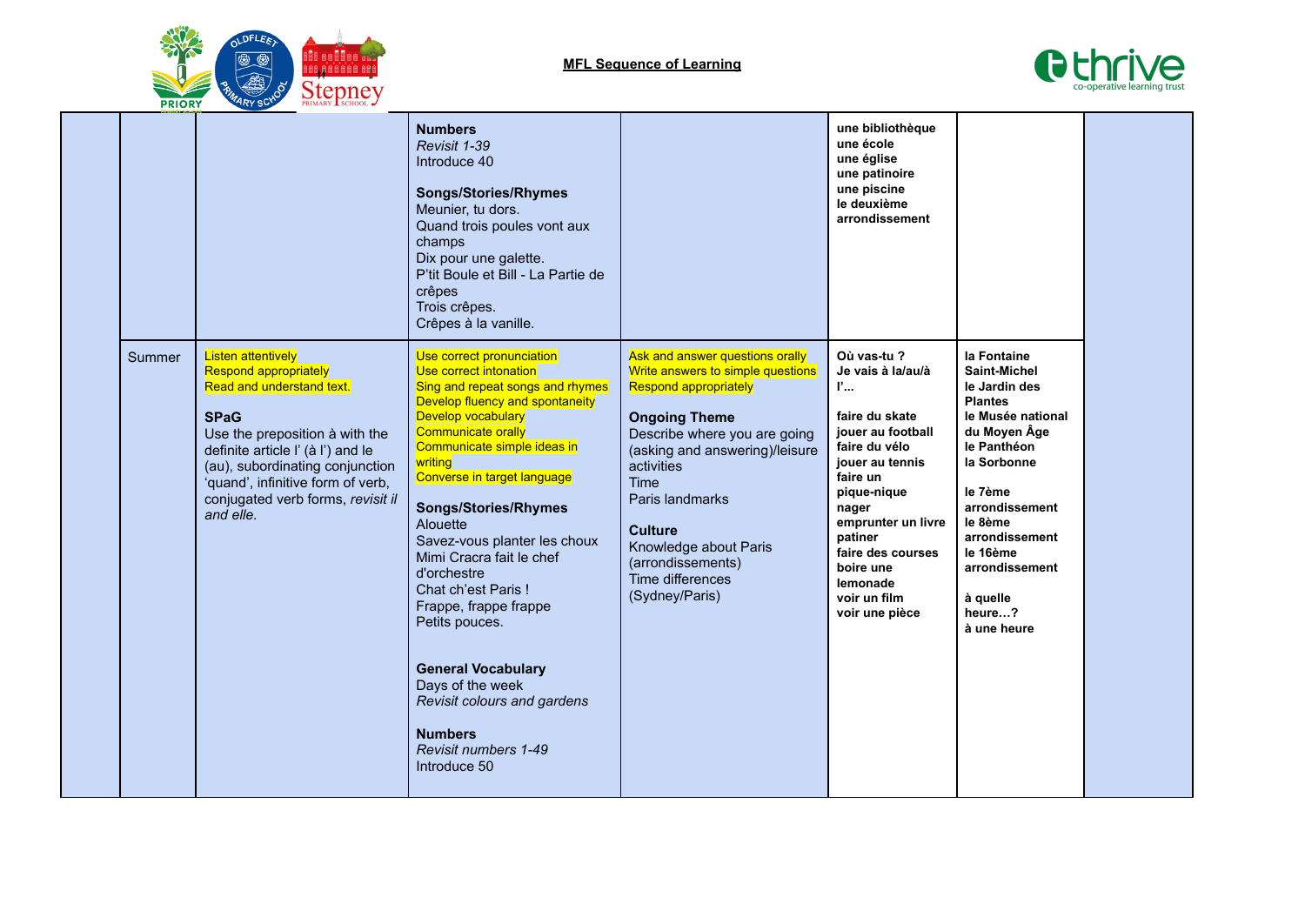



| Year 6 | Autumn | <b>Listen attentively</b><br><b>Respond appropriately</b><br>Read and understand text.<br><b>SPaG</b><br>Cedilla and pronunciation,<br>revisit circumflex accent<br>French alphabet, spelling<br>names and familiar words,<br>plural nouns including those<br>ending in 'eau' and irregular<br>plural nouns, personal pronoun<br>'on' | Use correct pronunciation<br>Use correct intonation<br>Sing and repeat songs and rhymes<br>Develop fluency and spontaneity<br><b>Develop vocabulary</b><br><b>Communicate orally</b><br>Communicate simple ideas in<br>writing<br>Converse in target language<br><b>Songs/Stories/Rhymes</b><br>Dansons la capucine.<br>Douce nuit.<br>Ça.<br>Petit oiseau d'or et d'argent<br>Je cache mes yeux.<br>Saint Nicolas.<br><b>General Vocabulary</b><br>Informal greeting 'Salut!',<br>How someone is (asking and<br>answering, including 'et toi')<br><b>Nationalities</b><br>Postal addresses<br>Formal and informal language<br><b>Numbers</b><br>Revisit 1-31 in context of<br>months of year | Ask and answer questions orally<br>Write answers to simple questions<br><b>Respond appropriately</b><br><b>Ongoing Theme</b><br>Months of year and dates<br>St Nicholas' Day and<br>Christmas Eve/Day<br>Classroom objects (including<br>asking and answering<br>questions)<br><b>Culture</b><br>French festivals<br>Languages of UK | janvier<br>février<br>mars<br>avril<br>mai<br>Juin<br>juillet<br>août<br>septembre<br>octobre<br>novembre<br>décembre<br>la fête de Saint<br>Nicolas /<br>la Saint-Nicolas<br>la veille de Noêl<br>le jour de Noêl | un cahier<br>un crayon<br>un dictionnaire<br>un feutre<br>un pinceau<br>un stylo<br>une trousse<br>une gomme<br>une règle<br>des ciseaux<br>Tu peux me<br>donner xx, s'il te<br>plait?<br>voilà!<br>merci<br>je t'en prie |  |
|--------|--------|---------------------------------------------------------------------------------------------------------------------------------------------------------------------------------------------------------------------------------------------------------------------------------------------------------------------------------------|-----------------------------------------------------------------------------------------------------------------------------------------------------------------------------------------------------------------------------------------------------------------------------------------------------------------------------------------------------------------------------------------------------------------------------------------------------------------------------------------------------------------------------------------------------------------------------------------------------------------------------------------------------------------------------------------------|--------------------------------------------------------------------------------------------------------------------------------------------------------------------------------------------------------------------------------------------------------------------------------------------------------------------------------------|--------------------------------------------------------------------------------------------------------------------------------------------------------------------------------------------------------------------|---------------------------------------------------------------------------------------------------------------------------------------------------------------------------------------------------------------------------|--|
|        | Spring | <b>Listen attentively</b><br><b>Respond appropriately</b><br>Read and understand text.<br><b>SPaG</b><br>Conjugation of regular and<br>irregular verbs (present tense),<br>revisit definite articles 'le', 'la'<br>and 'les', possessive adjectives<br>(mon, ma, mes), pronouns 'il'<br>and 'elle' matching to gender,                | Use correct pronunciation<br>Use correct intonation<br>Sing and repeat songs and rhymes<br>Develop fluency and spontaneity<br>Develop vocabulary<br><b>Communicate orally</b><br>Communicate simple ideas in<br>writing<br>Converse in target language<br><b>General Vocabulary</b><br>Key dates in the year                                                                                                                                                                                                                                                                                                                                                                                  | Ask and answer questions orally<br>Write answers to simple questions<br><b>Respond appropriately</b><br><b>Ongoing Theme</b><br>The school day<br><b>Families</b><br>Pets<br><b>Culture</b><br><b>French festivals</b>                                                                                                               | Tu viens comment<br>à l'école ?<br>Je viens<br>à vélo<br>à pied<br>à trottinette<br>en taxi<br>en autobus<br>en voiture<br>Tu arrives à l'école<br>à quelle heure ?<br>J'arrive                                    | Qu'est-ce que tu<br>fais pendant la<br>récréation?<br>je parle avec mes<br>camarades<br>je joue avec mes<br>camarades<br>je prends mon<br>goûter<br>je parle avec les<br>profs<br>je vais à la                            |  |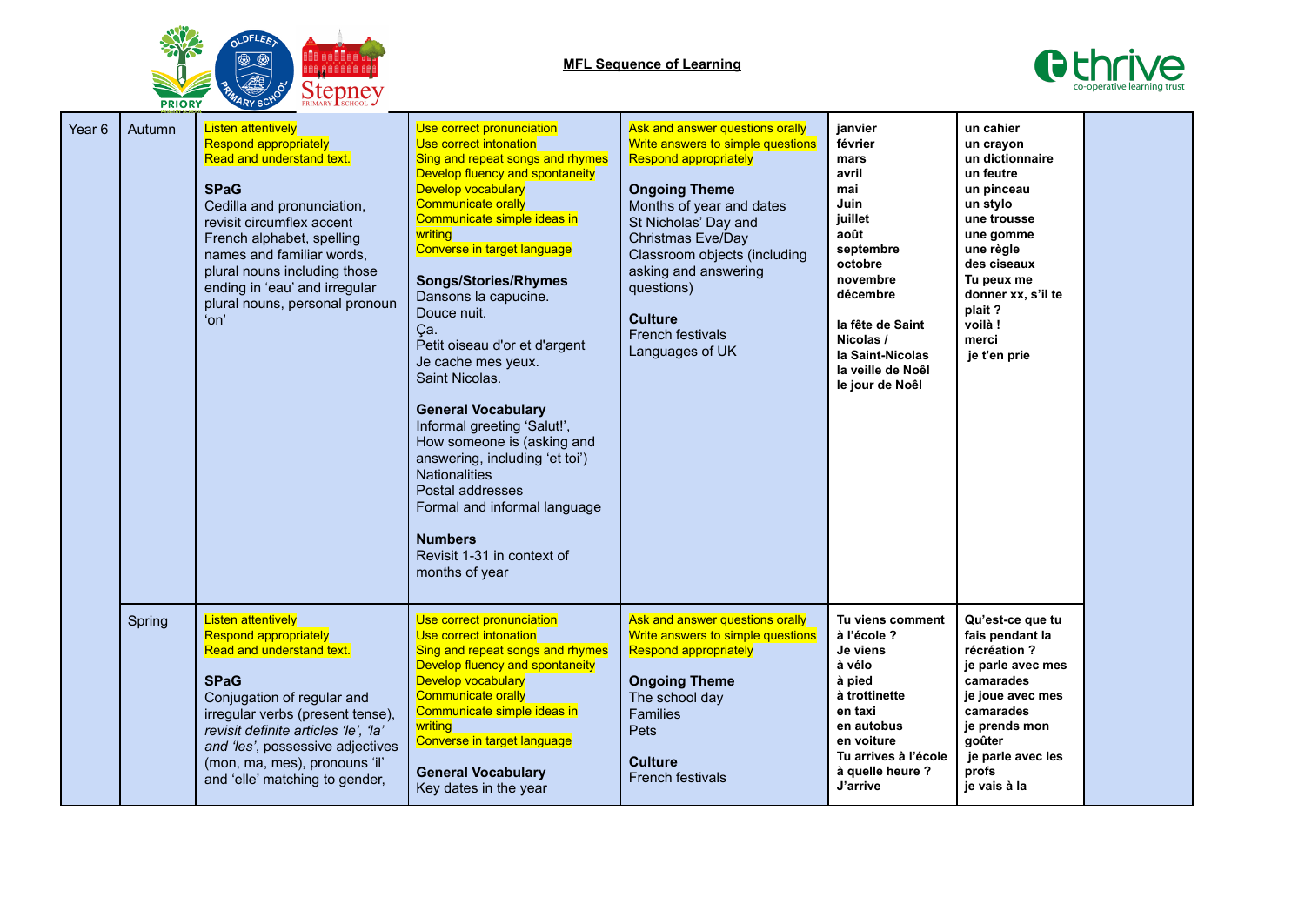



|  | relative pronoun 'qui' | <b>Revisit towns</b><br>Revisit 'et toi?' and<br>introduce phrase 'Moi aussi'<br><b>Numbers</b><br>Revisit 1-50<br>Introduce 41-60<br><b>Songs/Stories/Rhymes</b><br>Gugusse<br>Pirouette<br>Le voyage autour de ma<br>chambre<br>Lucie aime les histories<br>J'enroule, j'enroule<br>Haskawawa | School life in France | Tu prends le petit<br>déjeuner à quelle<br>heure ?<br>Je prends le petit<br>déjeuner<br>Les cours<br>commencent à<br>quelle heure ?<br>la récréation<br>le déjeuner, c'est à<br>quelle heure ?<br>L'école finit à<br>quelle heure ?<br>l'allemand<br>l'anglais<br>le dessin<br>l'éducation<br>physique<br>l'espagnol<br>le français<br>la géographie<br>l'histoire<br>l'informatique<br>les maths<br>la musique<br>les sciences<br>Quelle est ta<br>matière préférée?<br>mon père<br>mon frère<br>ma mère<br>ma sœur<br>mes parents<br>mes frères<br>mes sœurs<br>je suis fille/fils<br>unique | bibliothèque<br>je vais aux<br>toilettes<br>je joue au football<br>Moi aussi<br>Qu'est-ce que tu<br>aimes faire dans<br>la classe de<br>français?<br>parler français<br>chanter<br>lire des phrases<br>écrire des phrases<br>écouter des<br>histoires<br>regarder des films<br>apprendre des<br>comptines<br>en savoir plus sur<br>Paris<br>lire des livres<br>jouer à des jeux<br>bricoler<br>voici<br>un chat<br>un chien<br>un cochon d'Inde<br>un furet<br>un hamster<br>un lapin<br>un phasme<br>un poisson<br>une perruche<br>une poule<br>une souris |  |
|--|------------------------|-------------------------------------------------------------------------------------------------------------------------------------------------------------------------------------------------------------------------------------------------------------------------------------------------|-----------------------|------------------------------------------------------------------------------------------------------------------------------------------------------------------------------------------------------------------------------------------------------------------------------------------------------------------------------------------------------------------------------------------------------------------------------------------------------------------------------------------------------------------------------------------------------------------------------------------------|-------------------------------------------------------------------------------------------------------------------------------------------------------------------------------------------------------------------------------------------------------------------------------------------------------------------------------------------------------------------------------------------------------------------------------------------------------------------------------------------------------------------------------------------------------------|--|
|  |                        |                                                                                                                                                                                                                                                                                                 |                       | une tortue                                                                                                                                                                                                                                                                                                                                                                                                                                                                                                                                                                                     |                                                                                                                                                                                                                                                                                                                                                                                                                                                                                                                                                             |  |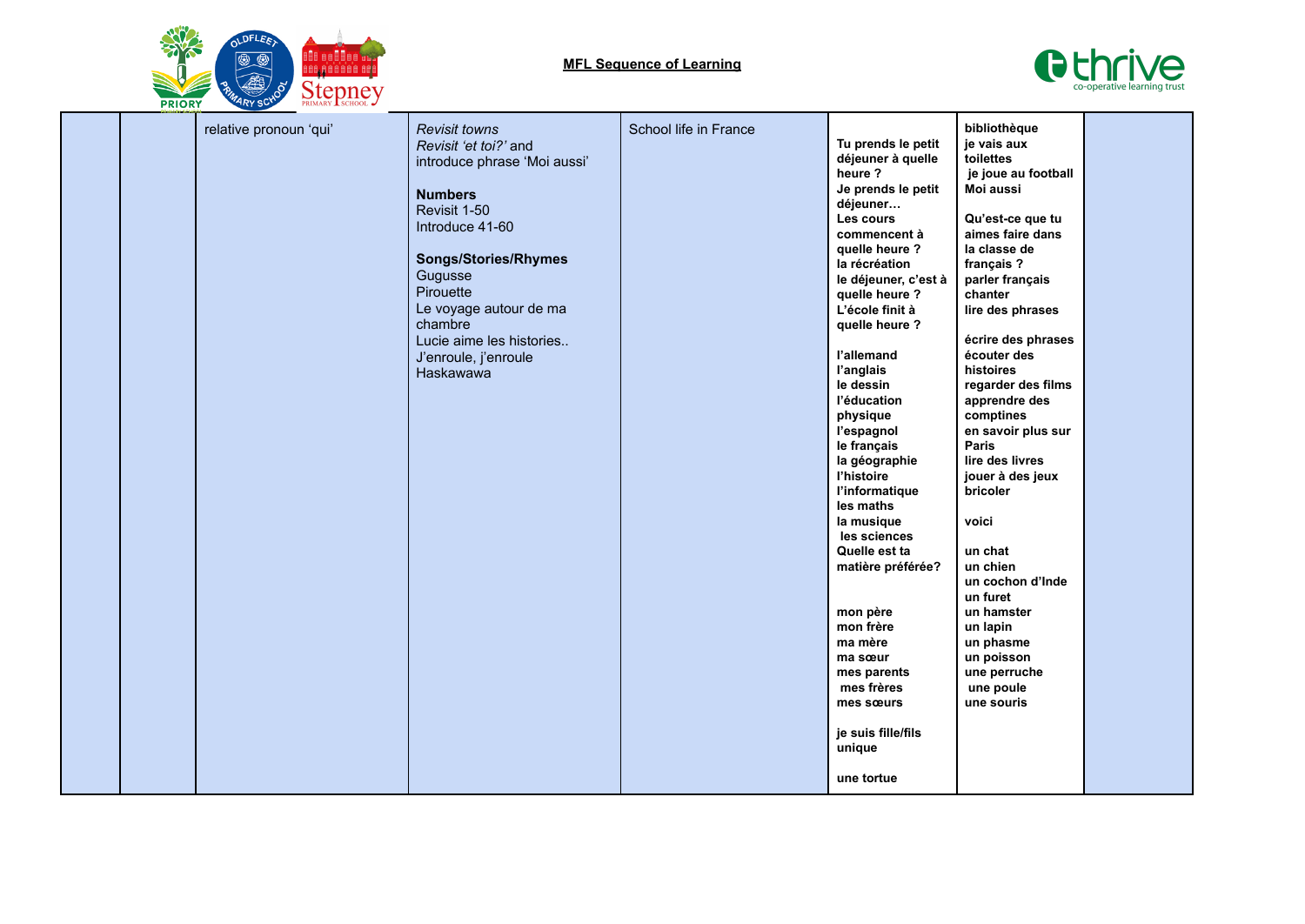

## **MFL Sequence of Learning**



|  | Summer | <b>Listen attentively</b><br><b>Respond appropriately</b><br>Read and understand text.<br><b>SPaG</b><br>Use of indefinite article in the<br>plural, complex sentences,<br>revisit function of preposition<br>and pronoun, subject pronoun,<br>revisit conjugation | Use correct pronunciation<br>Use correct intonation<br>Sing and repeat songs and rhymes<br>Develop fluency and spontaneity<br><b>Develop vocabulary</b><br><b>Communicate orally</b><br>Communicate simple ideas in<br>writing<br>Converse in target language<br><b>Songs/Stories/Rhymes</b><br><b>Cadet Rousselle</b><br>Au clair de la lune<br>Johnny et le coucou<br>Le coq qui n'avait pas chanté<br>Bonjour.<br>Les pouces en avant.<br><b>General Vocabulary</b><br>Key dates in the year<br>Weather<br>Revisit birthdays<br>Revisit school (travel to and<br>from)<br><b>Numbers</b><br>$0 - 70$ | Ask and answer questions orally<br>Write answers to simple questions<br><b>Respond appropriately</b><br><b>Ongoing Theme</b><br>Describing myself (physical<br>features/clothing/where I live)<br>Leisure activities<br><b>Revisit Paris and UK</b><br><b>Culture</b><br>French festivals<br>Differences in number system<br>(France, Belgium, Switzerland)<br>Météo France<br>Fashion industry<br>Revisit knowledge about Paris<br>(monuments/landmarks)<br>UK parliament and French<br>Assemblée Nationale | grand(e)<br>de taille moyenne<br>petit(e)<br>j'ai les cheveux<br>blonds/ bruns/<br>roux/ noirs<br>j'ai les yeux bleus/<br>marron/ verts/ gris<br>Je porte des<br><b>lunettes</b><br>Je ne porte pas de<br>lunettes<br>j'aime porter<br>un t-shirt<br>un pull<br>une robe<br>une veste<br>un jean<br>un pantalon<br>un short<br>une jupe<br>des chaussures<br>des bottes<br>des baskets<br>une casquette<br>un manteau<br>une écharpe<br>des gants<br>un bonnet<br>des sandales<br>des lunettes de<br>soleil<br>un maillot de bain<br>préparer le<br>déjeuner<br>manger un<br>sandwich<br>manger une glace<br>aider ma mère<br>aider mes parents<br>laver la voiture<br>travailler à<br>l'ordinateur | le week-end<br>après l'école<br>pendant les<br>vacances<br>le samedi<br>ce week-end<br>vendredi prochain<br>faire du vélo<br>faire un<br>pique-nique<br>faire un château<br>de sable<br>faire la cuisine<br>faire mes devoirs<br>lire un magazine<br>lire un livre<br>prendre le<br>petit-déjeuner<br>apprendre un<br>poème<br>tondre la pelouse<br>dormir<br>aller au cinéma<br>aller à la plage<br>jouer au football<br>jouer au ballon<br>jouer aux boules<br>jouer à un jeu de<br>société<br>jouer avec le<br>chien<br>jouer dans l'eau<br>dessiner<br>nager<br>regarder la télé<br>écouter mon iPod<br>écouter une<br>histoire<br>ranger ma<br>chambre<br>parler avec mes |  |
|--|--------|--------------------------------------------------------------------------------------------------------------------------------------------------------------------------------------------------------------------------------------------------------------------|---------------------------------------------------------------------------------------------------------------------------------------------------------------------------------------------------------------------------------------------------------------------------------------------------------------------------------------------------------------------------------------------------------------------------------------------------------------------------------------------------------------------------------------------------------------------------------------------------------|--------------------------------------------------------------------------------------------------------------------------------------------------------------------------------------------------------------------------------------------------------------------------------------------------------------------------------------------------------------------------------------------------------------------------------------------------------------------------------------------------------------|-----------------------------------------------------------------------------------------------------------------------------------------------------------------------------------------------------------------------------------------------------------------------------------------------------------------------------------------------------------------------------------------------------------------------------------------------------------------------------------------------------------------------------------------------------------------------------------------------------------------------------------------------------------------------------------------------------|--------------------------------------------------------------------------------------------------------------------------------------------------------------------------------------------------------------------------------------------------------------------------------------------------------------------------------------------------------------------------------------------------------------------------------------------------------------------------------------------------------------------------------------------------------------------------------------------------------------------------------------------------------------------------------|--|
|--|--------|--------------------------------------------------------------------------------------------------------------------------------------------------------------------------------------------------------------------------------------------------------------------|---------------------------------------------------------------------------------------------------------------------------------------------------------------------------------------------------------------------------------------------------------------------------------------------------------------------------------------------------------------------------------------------------------------------------------------------------------------------------------------------------------------------------------------------------------------------------------------------------------|--------------------------------------------------------------------------------------------------------------------------------------------------------------------------------------------------------------------------------------------------------------------------------------------------------------------------------------------------------------------------------------------------------------------------------------------------------------------------------------------------------------|-----------------------------------------------------------------------------------------------------------------------------------------------------------------------------------------------------------------------------------------------------------------------------------------------------------------------------------------------------------------------------------------------------------------------------------------------------------------------------------------------------------------------------------------------------------------------------------------------------------------------------------------------------------------------------------------------------|--------------------------------------------------------------------------------------------------------------------------------------------------------------------------------------------------------------------------------------------------------------------------------------------------------------------------------------------------------------------------------------------------------------------------------------------------------------------------------------------------------------------------------------------------------------------------------------------------------------------------------------------------------------------------------|--|